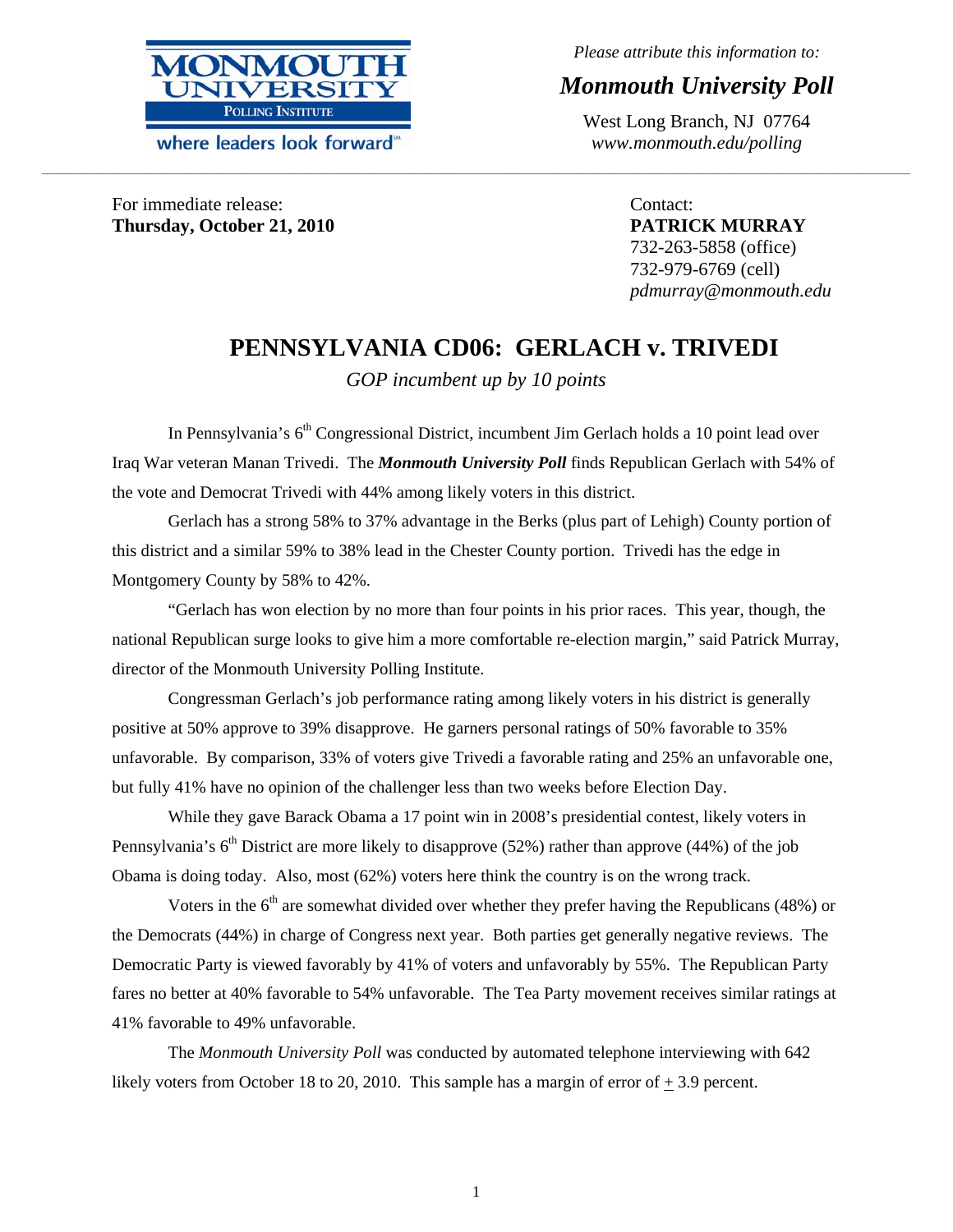# **DATA TABLES**

# *The questions referred to in this release are as follows:*

*(\* Some columns may not add to 100% due to rounding.)* 

1. If the election for United States Congress from Pennsylvania's 6<sup>th</sup> Congressional District were today, would you vote for Jim Gerlach the Republican or Manan Trivedi the Democrat? [At this moment, do you lean toward Jim Gerlach or lean toward Manan Trivedi?] [*NAMES WERE ROTATED*]

|                   |              |     | PARTY ID |     |      | <b>GENDER</b> |       | AGE   |       |
|-------------------|--------------|-----|----------|-----|------|---------------|-------|-------|-------|
|                   | <b>TOTAL</b> | Dem | Ind      | Rep | Male | Female        | 18-44 | 45-59 | $60+$ |
| Jim Gerlach       | 54%          | 15% | 54%      | 95% | 57%  | 51%           | 49%   | 56%   | 54%   |
| Manan Trivedi     | 44%          | 83% | 38%      | 4%  | 41%  | 46%           | 47%   | 43%   | 42%   |
| Other - Undecided | 2%           | 2%  | 8%       | 1%  | 2%   | 4%            | 4%    | 1%    | 4%    |
| Unwtd N           | 642          | 224 | 151      | 267 | 407  | 235           | 116   | 225   | 301   |

## [*QUESTIONS 2 AND 3 WERE ROTATED*]

2. Is your general opinion of Jim Gerlach favorable, unfavorable, or do you have no opinion of Jim Gerlach?

|             | TOTAL |     | PARTY ID |     |      | <b>GENDER</b> |       | AGE   |       |
|-------------|-------|-----|----------|-----|------|---------------|-------|-------|-------|
|             |       | Dem | Ind      | Rep | Male | Female        | 18-44 | 45-59 | $60+$ |
| Favorable   | 50%   | 17% | 51%      | 86% | 52%  | 49%           | 45%   | 53%   | 51%   |
| Unfavorable | 35%   | 62% | 35%      | 6%  | 37%  | 32%           | 40%   | 36%   | 30%   |
| No opinion  | 15%   | 22% | 14%      | 8%  | 11%  | 19%           | 15%   | 11%   | 19%   |
| Unwtd N     | 642   | 224 | 151      | 267 | 407  | 235           | 116   | 225   | 301   |

#### 3. Is your general opinion of Manan Trivedi favorable, unfavorable, or do you have no opinion of Manan Trivedi?

|             | <b>TOTAL</b> | PARTY ID<br><b>GENDER</b> |     |     |      | AGE    |       |       |       |
|-------------|--------------|---------------------------|-----|-----|------|--------|-------|-------|-------|
|             |              | Dem                       | Ind | Rep | Male | Female | 18-44 | 45-59 | $60+$ |
| Favorable   | 33%          | 62%                       | 32% | 3%  | 32%  | 34%    | 30%   | 34%   | 34%   |
| Unfavorable | 25%          | 4%                        | 28% | 47% | 33%  | 18%    | 24%   | 27%   | 25%   |
| No opinion  | 41%          | 34%                       | 41% | 50% | 35%  | 48%    | 46%   | 39%   | 41%   |
| Unwtd N     | 642          | 224                       | 151 | 267 | 407  | 235    | 116   | 225   | 301   |

#### 4. Do you approve or disapprove of the job Jim Gerlach is doing as your Congressman?

|            | <b>TOTAL</b> | PARTY ID |     |     | <b>GENDER</b> |        | AGE   |       |       |
|------------|--------------|----------|-----|-----|---------------|--------|-------|-------|-------|
|            |              | Dem      | Ind | Rep | Male          | Female | 18-44 | 45-59 | $60+$ |
| Approve    | 50%          | 16%      | 52% | 85% | 50%           | 50%    | 44%   | 51%   | 53%   |
| Disapprove | 39%          | 67%      | 38% | 9%  | 42%           | 35%    | 44%   | 41%   | 33%   |
| Not sure   | 11%          | 17%      | 10% | 6%  | 8%            | 15%    | 11%   | 8%    | 14%   |
| Unwtd N    | 642          | 224      | 151 | 267 | 407           | 235    | 116   | 225   | 301   |

### 5. Are things in the United States going in the right direction or have they gotten off on the wrong track?

|                 | <b>TOTAL</b> |     | PARTY ID |     |      | <b>GENDER</b> |       | AGE   |       |
|-----------------|--------------|-----|----------|-----|------|---------------|-------|-------|-------|
|                 |              | Dem | Ind      | Rep | Male | Female        | 18-44 | 45-59 | $60+$ |
| Right direction | 34%          | 64% | 26%      | 7%  | 35%  | 34%           | 40%   | 31%   | 34%   |
| Wrong track     | 62%          | 29% | 69%      | 93% | 62%  | 61%           | 55%   | 66%   | 62%   |
| Not sure        | 4%           | 7%  | 5%       | 0%  | 2%   | 5%            | 6%    | 2%    | 4%    |
| Unwtd N         | 642          | 224 | 151      | 267 | 407  | 235           | 116   | 225   | 301   |

### 6. Do you approve or disapprove of the job Barack Obama is doing as president?

|            | <b>TOTAL</b> |     | PARTY ID |     |      | <b>GENDER</b> |       | AGE   |       |
|------------|--------------|-----|----------|-----|------|---------------|-------|-------|-------|
|            |              | Dem | Ind      | Rep | Male | Female        | 18-44 | 45-59 | $60+$ |
| Approve    | 44%          | 82% | 36%      | 8%  | 42%  | 46%           | 49%   | 44%   | 41%   |
| Disapprove | 52%          | 14% | 58%      | 89% | 55%  | 48%           | 43%   | 53%   | 55%   |
| Not sure   | 4%           | 5%  | 5%       | 3%  | 3%   | 6%            | 8%    | 3%    | 4%    |
| Unwtd N    | 642          | 224 | 151      | 267 | 407  | 235           | 116   | 225   | 301   |